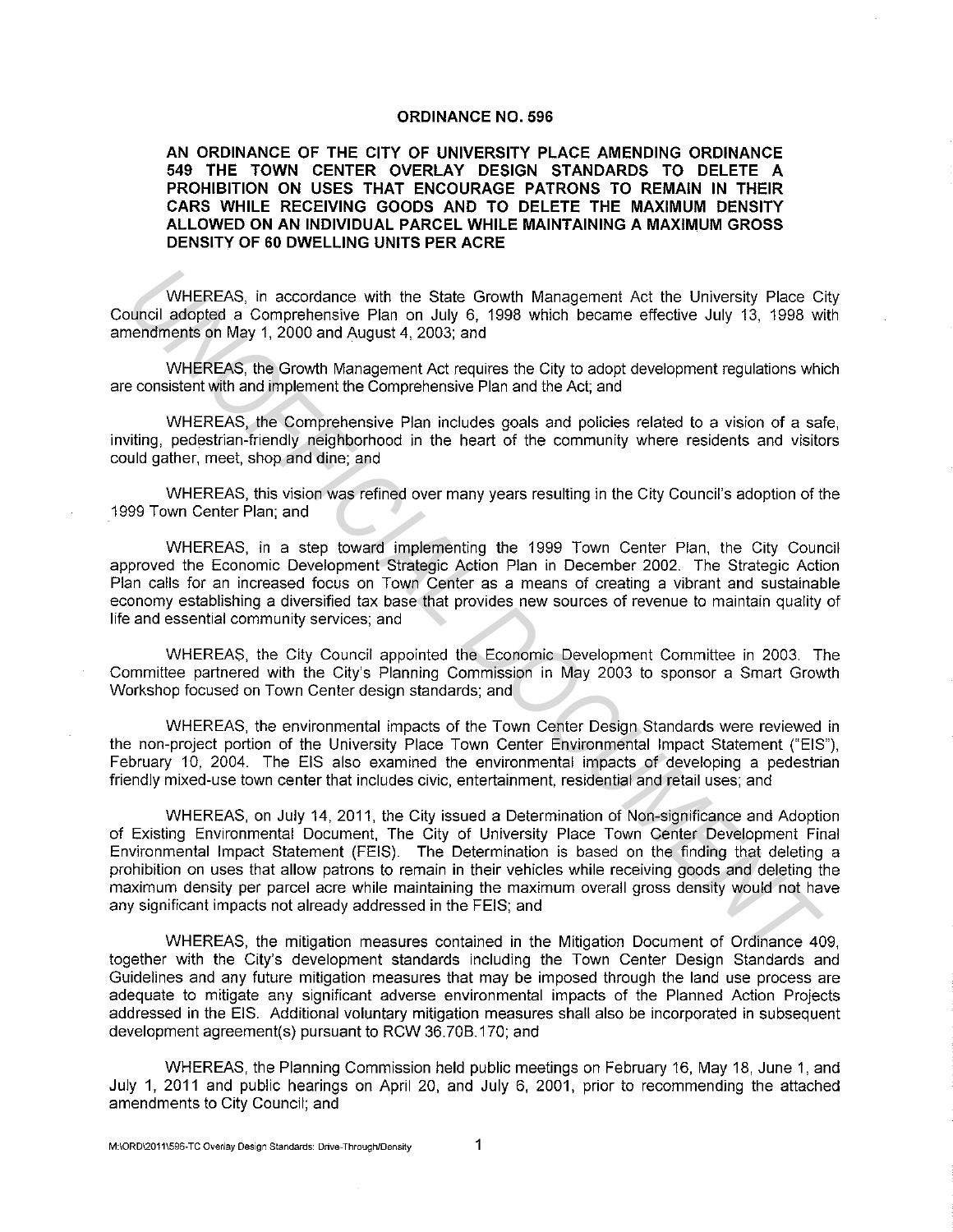WHEREAS, the proposed amendments were submitted for State agency review in accordance with RCW36.70A; and

WHEREAS, the City Council held public meetings to discuss the Planning Commission's recommendations and other requested amendments to the Town Center Overlay Design Standards on May 2, June 13, July 11, and July 18, 2011 and considered public comments and questions on the proposed amendments; and

WHEREAS, the City Council finds that the proposed amendments to the Town Center Overlay Design Standards serve to implement the City's Vision Statement, the Comprehensive Plan goals and policies, the Town Center Vision, and the Economic Development Strategic Action Plan and are in the best interest of the citizens and property owners of the City; and the proposed amendments are in the best interest of the public and enhance the public health, safety, comfort, convenience, and general welfare. **Example Show the City Section 3.**<br> **Example Show Completes the City Vision Salemont. The Comparison of the City Section Plan and a example in Fig. 10.1<br>
<b>Universet of the city of the City and the Economic Development Stra** 

**NOW, THEREFORE, THE CITY COUNCIL OF THE CITY OF UNIVERSITY PLACE, WASHINGTON, DOES ORDAIN AS FOLLOWS:** 

Section 1. The Town Center Overlay Design Standards - Amendments. The Town Center Overlay Design Standards are hereby amended as set forth in Exhibit "A" attached.

Section 2. Copy to be Available. One copy of this Ordinance shall be available in the office of the City Clerk for use and examination by the public.

Section 3. Severability. If any section, sentence, clause, or phrase of this Ordinance shall be held to be invalid or unconstitutional by a court of competent jurisdiction, such invalidity or unconstitutionality shall not affect the validity or constitutionality of any other section, sentence, clause, or phrase of this Ordinance.

Section 4 Publication and Effective Date. A summary of this Ordinance consisting of its title shall be published in the official newspaper of the City. This Ordinance shall take effect twenty days after publication provided the City receives no substantive comments regarding the SEPA determination or State Agency Review.

**PASSED BY THE CITY COUNCIL ON JULY 18, 2011.** 

**ATTEST:** 

APPROVED AS TO FØRM Steve Victor City Attorney

Published:  $207/27/11$ Effective Date: 08/10/11